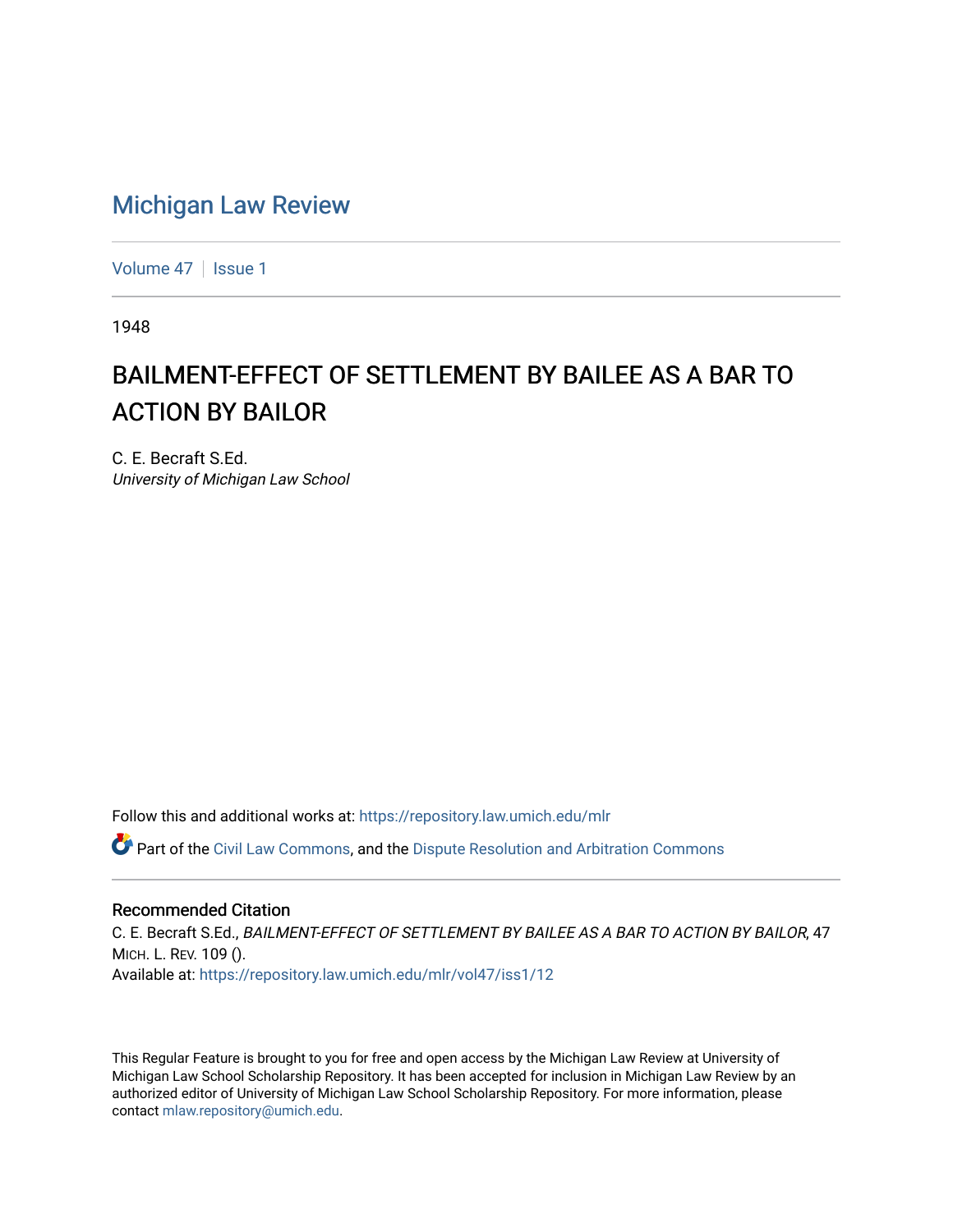## RECENT DECISIONS

BAILMENT-EFFECT OF SETTLEMENT BY BAILEE AS A BAR TO ACTION BY BAILOR-Plaintiff, as assignee of conditional vendor, brought an action against defendant for damage done to an automobile sold to one Zinner under a conditional sales agreement. The automobile was damaged through the negligence of the defendant and one Fulbrush, who, acting independently and with no knowledge of the plaintiff's claim, settled with Zinner for the full amount of damage; defendant and Fulbrush paying Zinner \$429.55. The plaintiff later repossessed the automobile as Zinner failed to keep up his payments under the conditional sales agreement. Plaintiff sold the automobile in its damaged condition and brought this action for the difference in the sum realized and the balance due him at the time he repossessed the automobile. The trial court awarded the plaintiff \$409, but the appellate court vacated the finding and entered judgment for the defendant. *Held,* affirmed. Where a conditional vendee, as bailee, makes a settlement for full damages, a release given by him will bar another action by the conditional vendor, as bailor. *Associates Discount Corporation v. Gillineau,* (Mass. 1948) 78 N.E. (2d) 192.

\_It is a general rule of law that a bailee may bring an action against a tortfeasor for full damages done to goods in his possession, $<sup>1</sup>$  the principle being that</sup> possession is sufficient ground on which to maintain the action. $2$  One court has allowed such recovery on the ground that the bailee is the bailor's agent.<sup>8</sup> The bailee is deemed to hold money, in excess of his interest, in trust for the bailor<sup>4</sup> and the action of the bailee is a bar to a future action by the bailor.<sup>5</sup> The majority rule, in the analogous cases of mortgages and conditional sales, is that a settlement or release, for the full amount by the one in possession, constitutes a bar to a second action just as a court action is a bar.<sup>6</sup> However, in all cases, it

1 The Winkfield, [ I 902] Prob. Div. 42; Kerr *v.* Great Atlantic & Pacific Tea Co., 129 Me. 48, 149 A. 618 (1930); Gardner *v.* Freystown Mut. Fire Ins. Co., 350 Pa. 1, 37 A. (2d) 535 (1944); Smyth *v.* Fidelity & Deposit Co.- of Maryland, 326 Pa. 391, 192 A. 640 (1937). <sup>2</sup> lndustrial Inv. Co. *v.* King, 159 Miss. 491, 132 S. 333 (1931).

<sup>8</sup> Masterson v. International & G.N. Ry. Co., (Tex. Civ. App. 1900) 55 S.W. 577. <sup>4</sup>Railway Express Agency *v.* Goodman's New York and Connecticut Express Corp., 129 Conn. 386, 28 A. (2d) 869 (1942); Hopkins *v.* Colonial Stores, 224 N.C. 137, 29 S.E. (2d) 455 (1944).

<sup>5</sup>First National Bank *v.* Union Ry. Co., 153 Tenn. 386 at 389-390, 284 S.W. 363 (1926): "It is well settled that either the conditional vendor or vendee can prosecute an action for injury to the property by a third party.... Also where the relationship is that of bailor and bailee. A recovery by one is a bar to a recovery by the other." See also Gardner *v.* Freystown Mut. Fire Ins. Co., 350 Pa. 1, 37 A. (2d) 535 (1944); The Vale Royal, (D.C. Md. 1943) 51 F. Supp. 412.

<sup>6</sup>]. E. Harris *v.* Seaboard Air Line Railway Company, 190 N.C. 480, 130 S.E. 319 (1925); Mercer *v.* New Amsterdam Casualty Co., 211 N.C. 288, 189 S.E. 762 (1937); Chicago, R.I. & P. Ry. Co. *v.* Earl, 121 Ark. 514, 181 S.W. 925 (1916); Lowery *v.* Louisville & N.R. Co., 228 Ala. 137, 153 S. 467 (1934); 118 A.L.R. 1338 at 1344 (1939); contra: French *v.* Osmer, 67 Vt. 427 (1895). Most cases so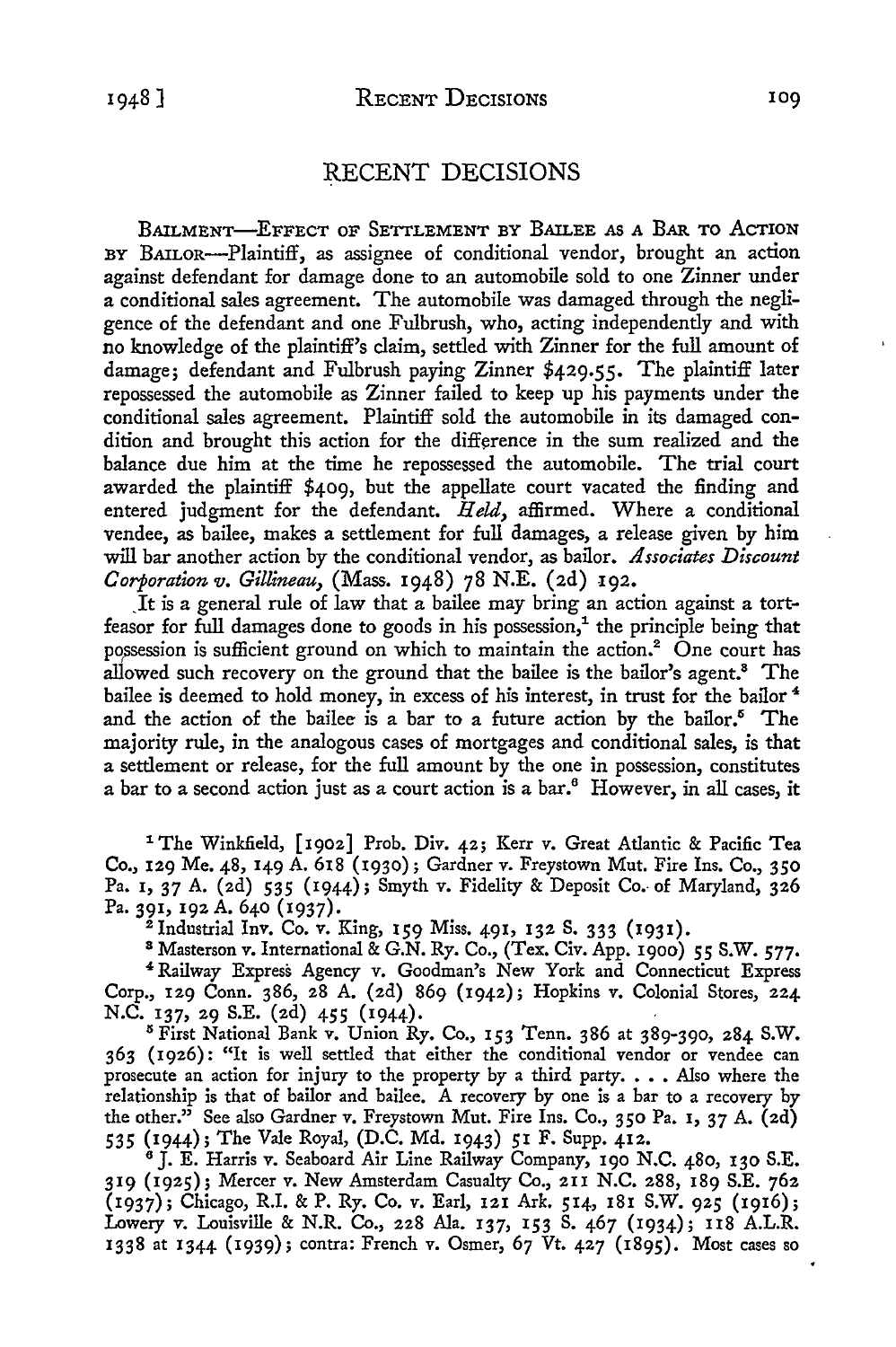must appear that the settlement and release were made in good faith and without fraud or collusion, $^7$  for while a court action is public notice to all concerned, a settlement or release may be negotiated in secret. Thus, if the bailor knows that a settlement has been made and accepts benefits under the settlement, it is proper to deny him an action against the wrongdoer.<sup>8</sup> But if all settlements which purport to cover full damages acted as a bar, a bailor might be denied a recovery where the bailee settled for an inadequate sum due to his contributory negligence in injuring the goods, or where the settlement was not sufficient to protect the bailor's claim.<sup>9</sup> Consequently, where the bailee negotiated a settlement for a sum inadequate to compensate the bailor's loss, a release given by the bailee was refused in evidence, in a later action by the bailor, on the ground that it was incompetent and immaterial,<sup>10</sup> and it has been held that a bailor may recover damages to his property even though the bailee has settled for his own personal injuries and purported to give a release for all damages.<sup>11</sup> If the bailee, however, has negotiated a fair settlement for the full amount of damages, the courts have refused to allow an action by the bailor against the third party wrongdoer even if the bailee has failed to repair the property.<sup>12</sup> Such a holding would seem to be based on the maxim that a tort-feasor should not be vexed twice for the same wrong.<sup>18</sup> If the bailee achieved a fair settlement for the full amount of damages, it would appear just to follow this maxim and leave the bailor to an action against his bailee; but where the bailee has settled for less than the full amount of liability, the bailor should have an action as in the

holding are ones in which the wrongdoer has notice of the vendor's or mortgagee's claim; see Commercial Securities Inc. v. Mast, 145 Ore. 394, 28 P. (2d) 635 (1934); Miller v. Hortman-Salmen Co., (La. 1933) 145 S. 786.

<sup>7</sup> Motor Finance Co. v. Noyes, 139 Me. 159, 28 A. (2d) 235 (1942); First National Bank v. Union Ry. Co., 153 Tenn. 386, 284 S.W. 363 (1926).

<sup>8</sup>Mercantile Bank of the Americas, Inc. v. Flower Lighterage Co., (C.C.A. 2d, 1926) IO F. (2d) 705.

<sup>9</sup> 6 Am. JUR., Bailment, § 358 at p. 440, note 8: "Doubtless there are circumstances under which injustice would result from allowing the wrongdoer to plead the bailee's release in bar, for example, where the consideration paid therefor is less than the value of the bailor's reversionary interest, or is reduced in amount to a nominal figure by reason of the bailee's contributory negligence.  $\ldots$ ."<br><sup>10</sup> National Bond & Investment Co. v. Gill, 123 Pa. Super. 341 at 346, 187 A.

75 (1936): "Of course, the bailee had a right to settle for his own damages, but to hold that a settlement made by him would bar the right of his bailor to recover from the tortfeasor the value of its ownership and interest in the car would be unreasonable and unjust." See also 21 MINN. L. REv. 449 (1937); *50* HARV. L. REv. 829

(1937).<br><sup>11</sup> Belli v: Forsyth, 301 Mass. 203, 16 N.E. (2d) 656 (1938).<br><sup>12</sup> Juniata Acceptance Corporation v. Hoffman, 139 Pa. Super. 87, 11 A. (2d) 494 (1939). In distinguishing the earlier case of National Bond & Investment Co. v. Gill, 123 Pa. Super. 341, 187 A. *75* (1936), the court said at p. 90, "There exists also an important distinction between the Gill Case and the one at bar. In the former the defendant paid but part of the damage; here the defendant paid the full amount of damage to the bailee." 18 Hardman v. Brett, (C.C. N.Y. 1889) 37 F. 803; Industrial Inv. Co. v. King,

159 Miss. 491, 132 S. 333 (1931).